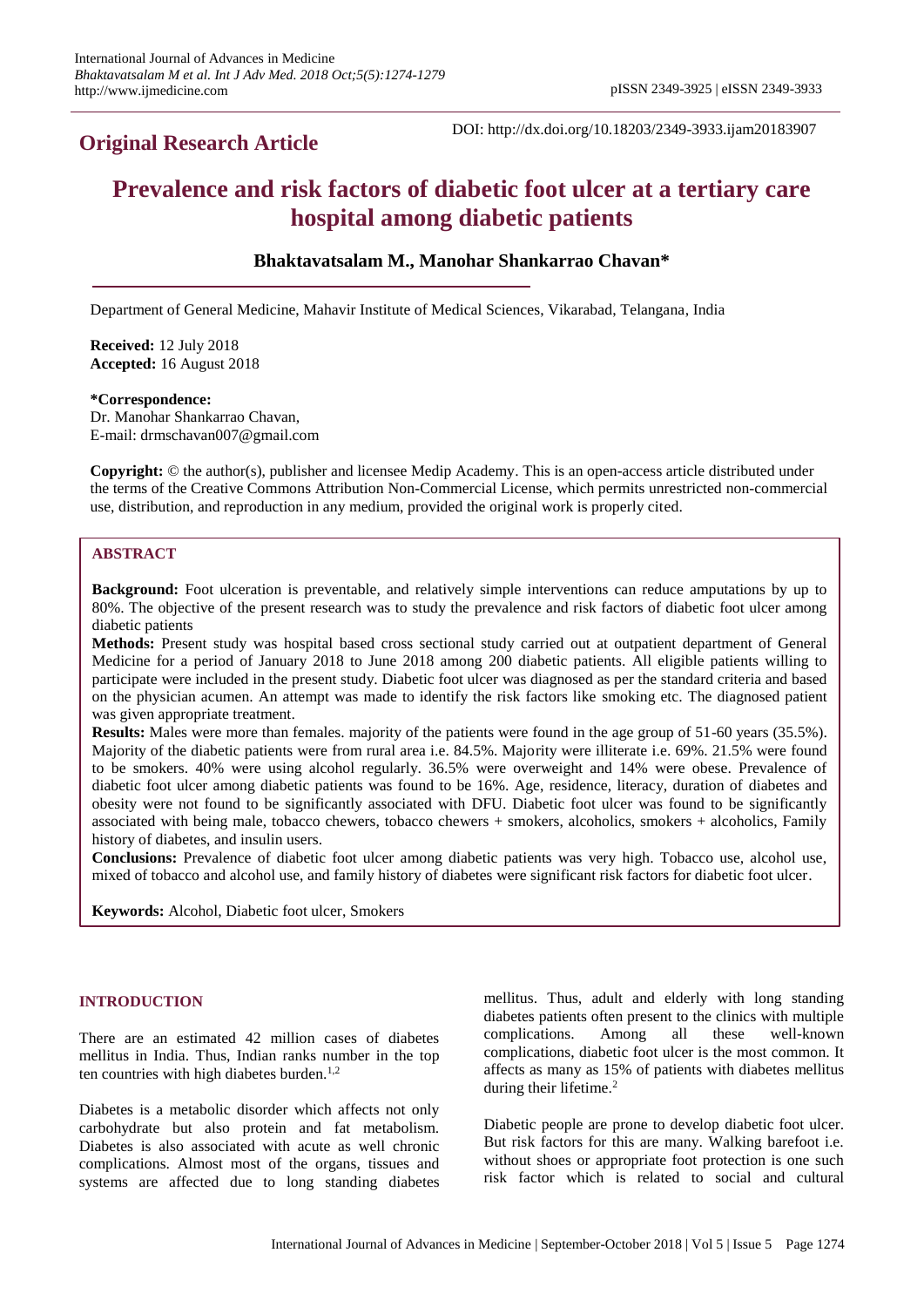practices. Lack of proper health infrastructure delays the time the patient to be seen and increases the risk of foot amputation. If the patient is poor, then he may not be able to afford the cost of repeated physician visits. In addition to these factors, smoking, tobacco use in any form and alcohol use increase the risk of diabetic foot ulcer.<sup>3</sup>

If diabetic foot ulcer is neglected there is no choice but to ampute the foot. This results into distorted body image, may lead to loss of employment, may also lead to dependency on others, impacts the finances by increasing the cost of health care and also affects the psychology of the patient.<sup>4</sup>

Diabetic foot ulcer puts enormous social impact on the patient. The patient may get isolated socially, he may lose his prior social role, stigma and discrimination are common.<sup>5</sup>

Like other complications of diabetes mellitus, diabetic foot ulcer is also easily preventable. Proper care by diabetic patient has shown to reduce the incidence of diabetic foot ulcer as well as consequent foot amputation by about 80% which is a great advantage for the patient as well as society. Simple measures like control of blood sugar, appropriate diet, staying away from addictions like smoking, tobacco in any form, proper foot care, regular checkup, good hemoglobin levels, controlled blood pressure levels, controlled lipid levels etc.6,7

To prevent the complications like diabetic foot, it is very essential that the patient should go for regular checkup and proper and adequate treatment.<sup>8</sup>

Hence present was undertaken to identify the risk factors and prevalence of diabetic foot ulcer in our present settings, so that patients can be made aware and can be managed adequately.

## **METHODS**

The study was a hospital based cross sectional study. Present study was carried out at outpatient department of General Medicine. The study was carried out for a period of January 2018 to June 2018. Only patients willing to participate were included in the present study after their verbal informed consent after explaining them the nature of the study. Patient confidentiality will be maintained. The patients diagnosed with diabetic foot ulcer were given appropriate treatment, follow up and health education. The study patients were not subjected for any kind of invasive procedure for the present study purpose.

#### *Sample size*

Based on the findings of the previous study it was found that the prevalence of diabetic foot ulcer among diabetic patients was 15%.<sup>9,10</sup>

Using this prevalence with 95% confidence interval with 5% precision and alpha error of 5% the sample size came out to be 196. It was rounded to 200.

#### *Inclusion criteria*

- Patients attending the outpatient department of General Medicine
- Patients willing to participate in the present study
- Patients aged 19 years and above.

#### *Exclusion criteria*

- Patients found to be suffering from severe systemic illness.
- Debilitated patients who cannot participate.

All eligible patients willing to participate in the present study were included in the present study. The data from patients was taken in the pre-designed, pre-tested, semi structured study questionnaire for the present study.

Diabetic foot ulcer was diagnosed as per the standard criteria and based on the physician acumen. An attempt was made to identify the risk factors like smoking etc.

The diagnosed patient was given appropriate treatment. If required, the patient was advised investigations. The patients were given health education to prevent further progression of the disease.

#### *Statistical analysis*

The data was entered in the Microsoft Excel work sheet. Descriptive data was expressed in proportions. Statistical tests like chi square test and odds ratio were applied to study association between risk factors and the disease.

#### **RESULTS**

Males were more than females. majority of the patients were found in the age group of 51-60 years (35.5%) followed by 41-50 years (23.5%). Similar trend was found for males and females.

#### **Table 1: Age and sex wise distribution of study subjects.**

| Age       | <b>Male</b> | <b>Female</b> |     | <b>Total</b>  |     |               |
|-----------|-------------|---------------|-----|---------------|-----|---------------|
| (years)   | No.         | $\frac{0}{0}$ | No. | $\frac{0}{0}$ | No. | $\frac{6}{9}$ |
| 19-30     | 11          | 84.6          | 02  | 15.4          | 13  | 6.5           |
| $31 - 40$ | 19          | 65.5          | 10  | 34.5          | 29  | 14.5          |
| $41 - 50$ | 21          | 44.7          | 26  | 55.3          | 47  | 23.5          |
| $51 - 60$ | 34          | 47.9          | 37  | 52.1          | 71  | 35.5          |
| 61-70     | 19          | 54.3          | 16  | 45.7          | 35  | 17.5          |
| > 70      | 107         | 53.5          | 93  | 46.5          | 200 | 100           |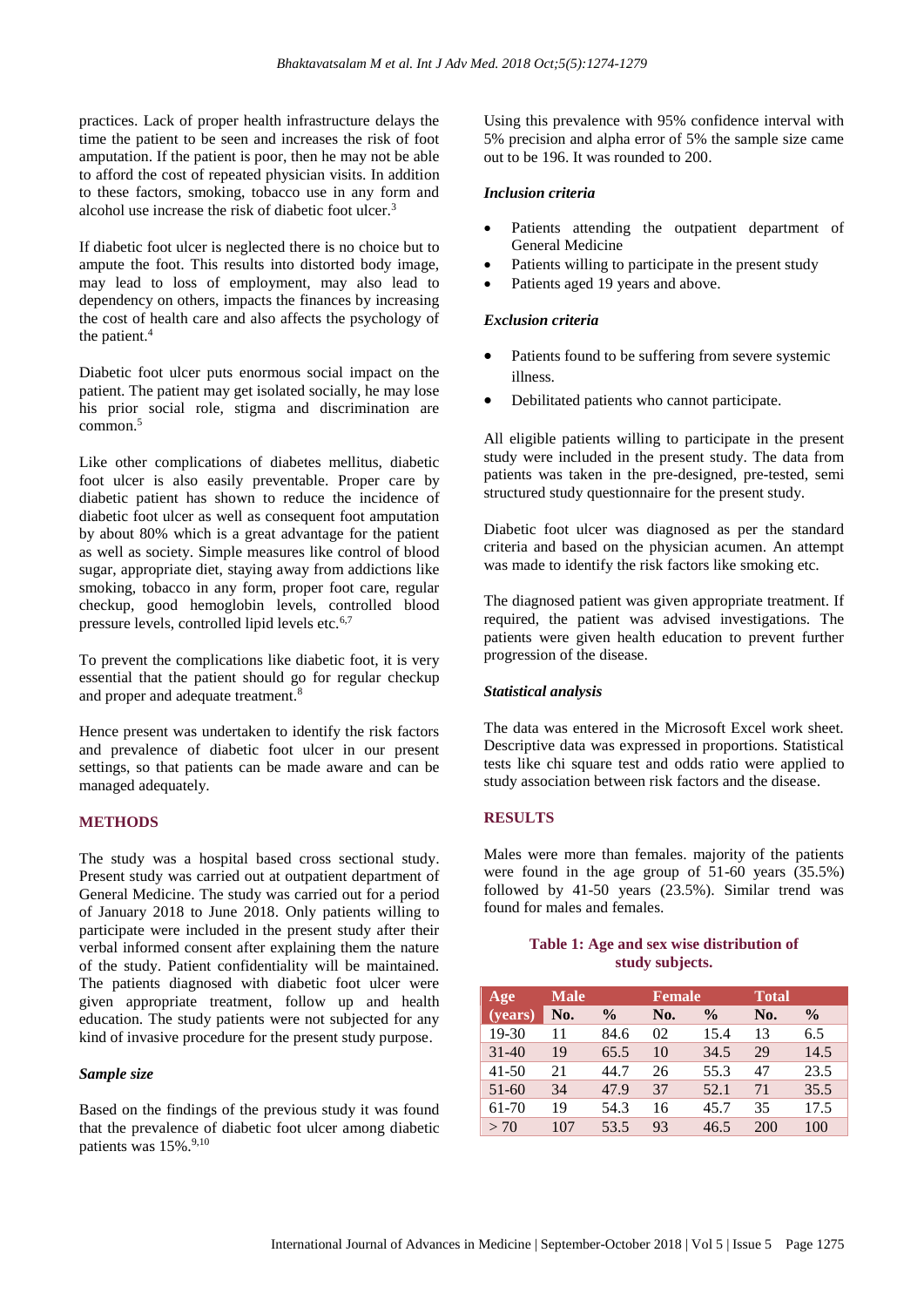## **Table 2: Distribution of study subjects as per their socio-demographic variables.**

|           | Socio-demographic variables | <b>Number</b> | $\frac{0}{0}$ |
|-----------|-----------------------------|---------------|---------------|
| Residence | Urban                       | 31            | 15.5          |
|           | Rural                       | 169           | 84.5          |
|           | Illiterate                  | 138           | 69            |
| Education | Up to Intermediate          | 39            | 19.5          |
|           | Higher                      | フ3            | 11.5          |

Majority of the diabetic patients were from rural area i.e. 84.5%. this is because the present medical college where the study was carried out is in the rural area. Majority were illiterate i.e. 69%.

#### **Table 3: Distribution of study subjects as per their habits.**

| <b>Habits</b>       |                | <b>Number</b> | $\frac{6}{9}$ |
|---------------------|----------------|---------------|---------------|
|                     | Yes            | 43            | 21.5          |
| Smoking             | No             | 157           | 78.5          |
|                     | Yes            | 80            | 40            |
| Alcohol             | N <sub>0</sub> | 120           | 60            |
|                     | Yes            | 25            | 12.5          |
| Tobacco chewing     | No             | 175           | 87.5          |
| $Smoking + chewing$ | Yes            | 15            | 7.5           |
| tobacco             | No             | 185           | 92.5          |
|                     | Yes            | 41            | 20.5          |
| $Smoking + alcohol$ | No             | 159           | 79.5          |

Around 21.5% were found to be smokers. 40% were using alcohol regularly. 12.5% were tobacco chewers. 7.5% were smoking tobacco as well as chewing tobacco. 20.5% were found to be smokers as well as using alcohol.

## **Table 4: Distribution of study subjects as per the BMI.**

| <b>Variable</b>                    |                        | <b>Number</b> | $\frac{6}{10}$ |
|------------------------------------|------------------------|---------------|----------------|
|                                    | Underweight $(< 18.5)$ | 10            |                |
| <b>BMI</b><br>(kg/m <sup>2</sup> ) | Normal (18.5-24.99)    | 89            | 44.5           |
|                                    | Overweight (25-29.99)  | 73            | 36.5           |
|                                    | Obese $(\geq 30)$      | 78            | 14             |

Around 44.5% of the study subjects were having normal body mass index. Only 5% were underweight. 36.5% were overweight and 14% were obese.

## **Table 5: Prevalence of diabetic foot ulcer.**

| Diabetic foot ulcer Number |     | <b>Percentage</b> |
|----------------------------|-----|-------------------|
| Yes                        | 32  | 16                |
| No                         | 168 | 84                |
| Total                      | 200 | 100               |

Prevalence of diabetic foot ulcer among diabetic patients was found to be 16% while 84% of the diabetes patients were not having diabetic foot ulcer.

Table 6 shows association between various factors and diabetic foot ulcer (DFU). Age, residence, literacy, duration of diabetes and obesity were not found to be significantly associated with DFU. Prevalence of DFU was 24.3% among males compared to only 6.5% among females and this difference was statistically significant. Males were four times more prone to develop DFU. Prevalence of DFU was 39.5% among smokers compared to only 9.6% among non-smokers and this difference was statistically significant. Smokers were 6.19 times more prone to develop DFU.

Prevalence of DFU was 44% among tobacco chewers compared to only 12% among no tobacco chewers and this difference was statistically significant. tobacco chewers were 5.7 times more prone to develop DFU.

Prevalence of DFU was 60% among tobacco chewers + smokers compared to only 12.4% among no tobacco chewers and non-smokers and this difference was statistically significant. tobacco chewers + smokers were 10.5 times more prone to develop DFU.

Prevalence of DFU was 30% among alcoholics compared to only 6.7% among non-alcoholics and this difference was statistically significant. Alcoholics were six times more prone to develop DFU.

Prevalence of DFU was 43.9% among smokers + alcoholics compared to only 8.8% among no smokers + alcoholics and this difference was statistically significant. smokers + alcoholics were 8.1 times more prone to develop DFU.

Prevalence of DFU was 23.5% among Family history of diabetes compared to only 10.4% among no Family history of diabetes and this difference was statistically significant. Family history of diabetes were 8.1 times more prone to develop DFU.

Prevalence of DFU was 37.5% among insulin users compared to only 11.9% among no insulin users and this difference was statistically significant. insulin users were 4.4 times more prone to develop DFU.

As per duration of diabetes the subjects were equally divided i.e. 49.5% were with more than five years of diabetes duration compared to 51.5% with duration of diabetes of less than five years. Majority patients with foot ulcer had duration of less than one year compared to duration of more than one year.

Majority of the patients were using oral hypoglycemic drugs. Only 13.5% were using insulin. Majority had no history of recurrent ulcers and only 5.5% had past healed ulcers. 42.5% of the patients had family history of diabetes.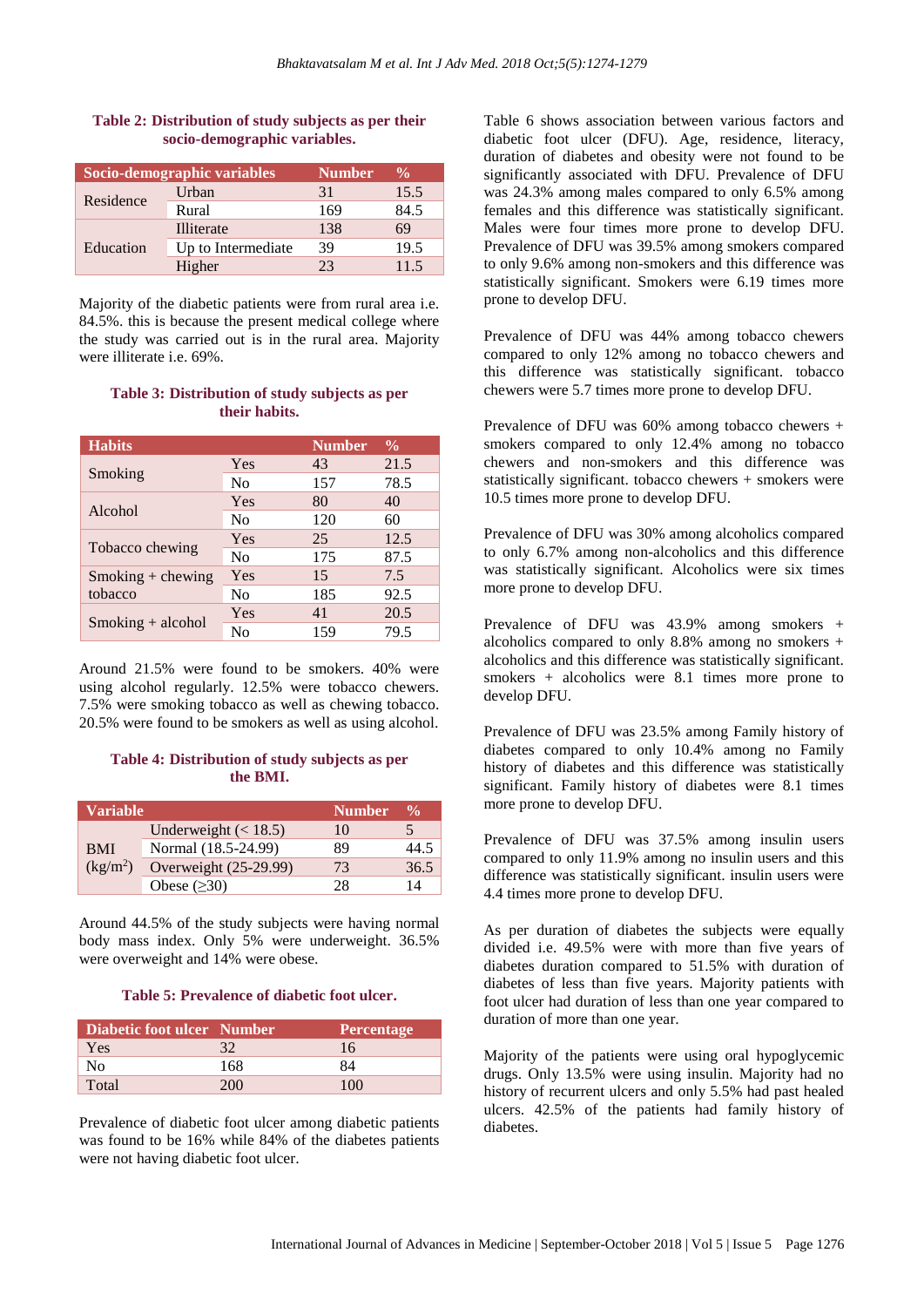| Table 6: Association of various factors with diabetic foot ulcer. |  |  |  |  |
|-------------------------------------------------------------------|--|--|--|--|
|-------------------------------------------------------------------|--|--|--|--|

|                    |                | <b>Diabetic foot ulcer</b> |             | Chi     |             |                            |
|--------------------|----------------|----------------------------|-------------|---------|-------------|----------------------------|
| <b>Factors</b>     |                | Yes                        | No          | square  | P value     | <b>Odds Ratio (95% CI)</b> |
|                    | 19-30          | 5(38.5%)                   | $8(61.5\%)$ |         |             | $\blacksquare$             |
|                    | $31 - 40$      | 5(17.2%)                   | 24 (82.8%)  |         | 0.206987    |                            |
| Age (years)        | $41 - 50$      | 6(12.8%)                   | 41 (87.2%)  | 5.897   |             |                            |
|                    | 51-60          | $10(14.3\%)$               | 60 (85.7%)  |         |             |                            |
|                    | >60            | 5(12.5%)                   | 35 (87.5%)  |         |             |                            |
| <b>Sex</b>         | Male           | 26 (24.3%)                 | 81 (75.7%)  | 10.5    |             |                            |
|                    | Female         | $6(6.5\%)$                 | 87 (93.5%)  |         | 0.0003070   | 4.654 (1.822-11.89)        |
| Residence          | Urban          | $6(19.4\%)$                | 25 (80.6%)  |         |             |                            |
|                    | Rural          | 26 (15.4%)                 | 143 (84.6%) | 0.08283 | 0.3868      | $1.32(1.4934 - 3.531)$     |
|                    | Illiterate     | 21 (15.2%)                 | 117 (84.8%) |         |             |                            |
| Education          | Literate       | 11(17.7%)                  | 51 (82.3%)  | 0.05851 | 0.4044      | $0.8322(0.3739 - 1.852)$   |
|                    | Yes            | 17 (39.5%)                 | 26 (60.5%)  | 20.4    | 0.000003143 | $6.19(2.752 - 13.92)$      |
| Smoking            | N <sub>o</sub> | 15 (9.6%)                  | 142 (90.4%) |         |             |                            |
| Tobacco            | Yes            | 11(44%)                    | 14 (56%)    | 14.37   | 0.00007506  | $5.762(2.315 - 14.34)$     |
| chewing            | No             | 21 (12%)                   | 154 (88%)   |         |             |                            |
| $Smoking +$        | Yes            | $9(60\%)$                  | 6(40%)      | 19.95   | 0.000003967 | 10.57 (3.442-32.43)        |
| chewing<br>tobacco | N <sub>o</sub> | 23 (12.4%)                 | 162 (87.6%) |         |             |                            |
|                    | Yes            | 24 (30%)                   | 56 (70%)    |         | 0.00001262  | $6(2.534-14.21)$           |
| Alcohol use        | No             | 8(6.7%)                    | 112 (93.3%) | 17.75   |             |                            |
| $Smoking +$        | Yes            | 18 (43.9%)                 | 23 (56.1%)  | 27.32   | < 0.0000001 | $8.106(3.551 - 18.5)$      |
| alcohol            | No             | 14 (8.8%)                  | 145 (91.2%) |         |             |                            |
| Family history     | Yes            | 20 (23.5%)                 | 65 (76.5%)  | 5.299   | 0.01067     |                            |
| of diabetes        | N <sub>o</sub> | $12(10.4\%)$               | 103 (89.6%) |         |             | $2.641(1.211-5.762)$       |
| Overweight         | Yes            | 19 (18.8%)                 | 82 (81.2%)  | 0.8149  |             |                            |
| and obese          | N <sub>o</sub> | 13 (13.1%)                 | 86 (86.9%)  |         |             | $1.533(0.7115 - 3.302)$    |
| Duration of        | $>$ 5 years    | $14(14.1\%)$               | 85 (85.9%)  | 0.2672  | 0.3026      | $0.7595(0.3548 - 1.626)$   |
| diabetes           | $<$ 5 years    | 18 (17.8%)                 | 83 (82.2%)  |         |             |                            |
| Use of insulin     | Yes            | 12 (37.5%)                 | 20 (62.5%)  | 11.27   | 0.0003945   | $4.44(1.889 - 10.43)$      |
|                    | N <sub>o</sub> | 20 (11.9%)                 | 148 (88.1%) |         |             |                            |

## **Table 7: Distribution of diabetic patients as per various attributes of diabetes.**

| <b>Various attributes</b> |                | <b>Number</b>  | $\frac{0}{0}$ |
|---------------------------|----------------|----------------|---------------|
| Duration of diabetes      | $>$ 5 years    | 99             | 49.5          |
|                           | $<$ 5 years    | 101            | 51.5          |
| Duration of foot ulcer    | $> 1$ year     | 0 <sub>5</sub> | 2.5           |
|                           | $<$ 1 year     | 27             | 13.5          |
| Use of oral               | Yes            | 179            | 89.5          |
| hypoglycemic drugs        | No.            | 21             | 10.5          |
| Use of insulin            | Yes            | 27             | 13.5          |
|                           | N <sub>0</sub> | 173            | 86.5          |
|                           | Yes            | 15             | 7.5           |
| Recurrent ulcers          | N <sub>0</sub> | 185            | 92.5          |
|                           | Yes            | 11             | 5.5           |
| Past healed ulcers        | N <sub>0</sub> | 189            | 94.5          |
| Family history of         | Yes            | 85             | 42.5          |
| diabetes                  | N <sub>0</sub> | 115            | 57.5          |

## **DISCUSSION**

The prevalence of diabetic foot ulcer was 24.3% in males and only 6.5% in females in this hospital based cross sectional study. It was found to be associated with smoking, tobacco chewing, alcohol use, family history of diabetes and insulin use.

Dalem Pemayun TG et al, found that 16.2% were having diabetic foot which is similar to the present study.<sup>10</sup> The mean age in their study was 54.3±8.6 years. The patients were not aware about the causes of ulcer. Most of the patients had ulcers before admission. We also found that 32 patients had ulcers prior to admission. 36.3% of the patients underwent amputations of leg.

Liaofang Wu et al, studied  $296$  patients.<sup>11</sup> They found that 42% of the patients had foot deformity which is more than the finding of the present study.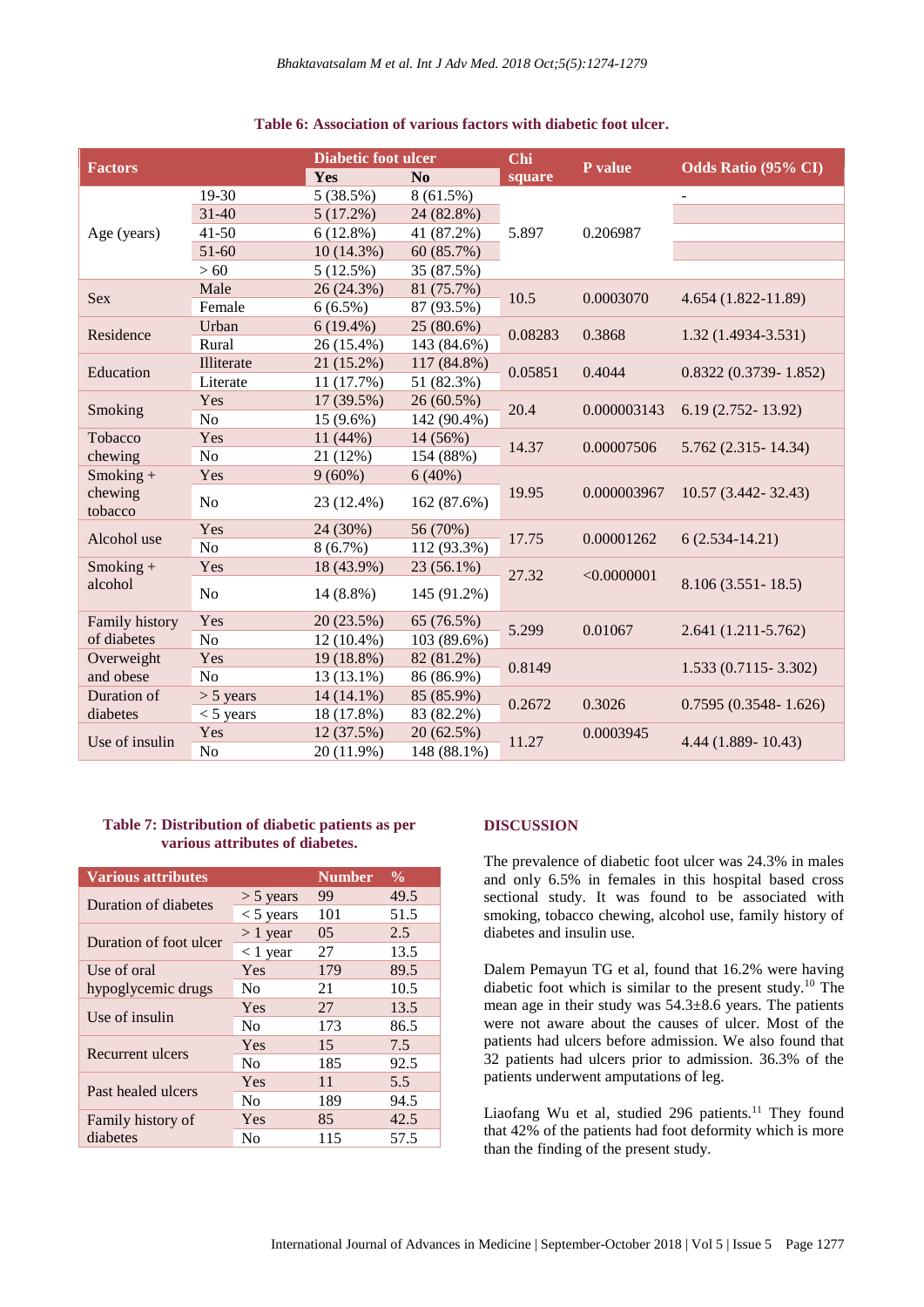They noted that most common abnormality in foot was hallux valgus. 12.5% patients gave history of ulceration. 35.1% of the patients were low risk and 49% of the patients were at high risk.

Al-Maskari F et al, in their study had 49% with diabetes and 35% with hypertension.<sup>12</sup> 86% had type 2 diabetes. They noted that being male, low level of literacy, prolonged duration of diabetes mellitus, having type 2 diabetes mellitus, and microalbuminuria were the most common risk factors for DFU. We also found that prolonged duration of diabetes mellitus was a significant risk factor for DFU.

Nyamu PN et al, studied 1780 diabetic patients and found that the prevalence of DFU was 4.6% which is very compared to the prevalence found in the present study which is  $16\%$ .<sup>13</sup> In their study 47.5% of the ulcers were neuropathic, 30.5% were neuroischemic and 18% were ischemic. We did not study the ulcer types in the present study. Lack of proper blood sugar control, hypertension, lack of proper self care and infections were significant risk factors in their study. While we found that tobacco use, alcohol use were significant risk factors for DFU.

Al-Rubeaan K et al, found that the prevalence of diabetic foot complications was  $3.3$  ( $3.2$ - $3.4\%$ ).<sup>14</sup> The prevalence of diabetic foot ulcer was 2.1%, that of gangrene of foot was 0.19% and that of amputations of foot was 1.1%. But we found a very high prevalence of 16% in the present study. The authors found that the prevalence of complications of foot was associated with duration of diabetes and increasing age. But we found that the diabetic foot ulcer was not associated with duration of diabetes and increasing age. But authors noted that insulin use was associated with the foot complications which is similar to the present study findings. Other similar findings were association with smoking. $<sup>1</sup>$ </sup>

Zhang P et al, carried out a systematic review and meta analysis and found that the prevalence of diabetic foot ulcer prevalence globally was  $6.3\%$ .<sup>15</sup> We found a very high prevalence of 16% in our settings. The authors reported a higher prevalence in males which is similar to the present study. They also noted that increasing age, more duration of diabetes and smoking were associated with the diabetic foot ulcer.<sup>15</sup>

Pemayun TG et al, found that 16.2% were having diabetic foot which is similar to the present study.<sup>10</sup> The mean age in their study was 54.3±8.6 years. The patients were not aware about the causes of ulcer. Most of the patients had ulcers before admission. Authors also found that 32 patients had ulcers prior to admission. 36.3% of the patients underwent amputations of leg.

Wu L et al, studied 296 patients.<sup>11</sup> They found that 42% of the patients had foot deformity which is more than the finding of the present study. They noted that most common abnormality in foot was hallux valgus. 12.5%

patients gave history of ulceration. 35.1% of the patients were low risk and 49% of the patients were at high risk.

#### **CONCLUSION**

Prevalence of diabetic foot ulcer among diabetic patients was very high. Tobacco use, alcohol use, mixed of tobacco and alcohol use, and family history of diabetes were significant risk factors for diabetic foot ulcer. All diabetic patients should stop using alcohol and tobacco in any form to prevent the occurrence of diabetic foot ulcer.

*Funding: No funding sources Conflict of interest: None declared Ethical approval: The study was approved by the Institutional Ethics Committee*

## **REFERENCES**

- 1. Ramachandran A, Ma RCW, Snehalatha C. Diabetes in Asia. Lancet. 2010 Jan 30;375(9712):408-18.
- 2. Shankhdhar K, Shankhdhar LK, Shankhdhar U, Shankhdhar S. Diabetic foot problems in India: an overview and potential simple approaches in a developing country. Curr Diab Rep. 2008 Dec 1;8(6):452-7.
- 3. Viswanathan V, Shobhana R, Snehalatha C, Seena R, Ramachandran A. Need for education on footcare in diabetic patients in India. J Assoc Physicians India. 1999 Nov;47(11):1083-5.
- 4. Shobhana R, Rama Rao P, Lavanya A, Viswanathan V, Ramachandra A. Cost burden to diabetic patients with foot complications-a study from southern India. JAPI. 2000;48(12):1147-50.
- 5. Harrington C, Zagari MJ, Corea J, Klitenic J. A cost analysis of diabetic lower-extremity ulcers. Diab Care. 2000 Sep 1;23(9):1333-8.
- 6. Croxson S. Diabetes in the elderly: problems of care and service provision. Diab Med. 2002 Jul;19:66- 72.
- 7. Stumvoll M, Goldstein BJ, van Haeften TW. Type 2 diabetes: principles of pathogenesis and therapy. Lancet. 2005 Apr 9;365(9467):1333-46.
- 8. Edelson GW, Armstrong DG, Lavery LA, Caicco G. The acutely infected diabetic foot is not adequately evaluated in an inpatient setting. Journal of the Am Podiatr Med Assoc. 1997 Jun;87(6):260-5.
- 9. Charan J, Biswas T. How to calculate sample size for different study designs in medical research?. Indian J Psychol Med. 2013 Apr;35(2):121.
- 10. Pemayun TG, Naibaho RM. Clinical profile and outcome of diabetic foot ulcer, a view from tertiary care hospital in Semarang, Indonesia. Diab Foot Ankle. 2017 Jan 1;8(1):1312974.
- 11. Wu L, Hou Q, Zhou Q, Peng F. Prevalence of risk factors for diabetic foot complications in a Chinese tertiary hospital. Int J Clin Experimental Med. 2015;8(3):3785.